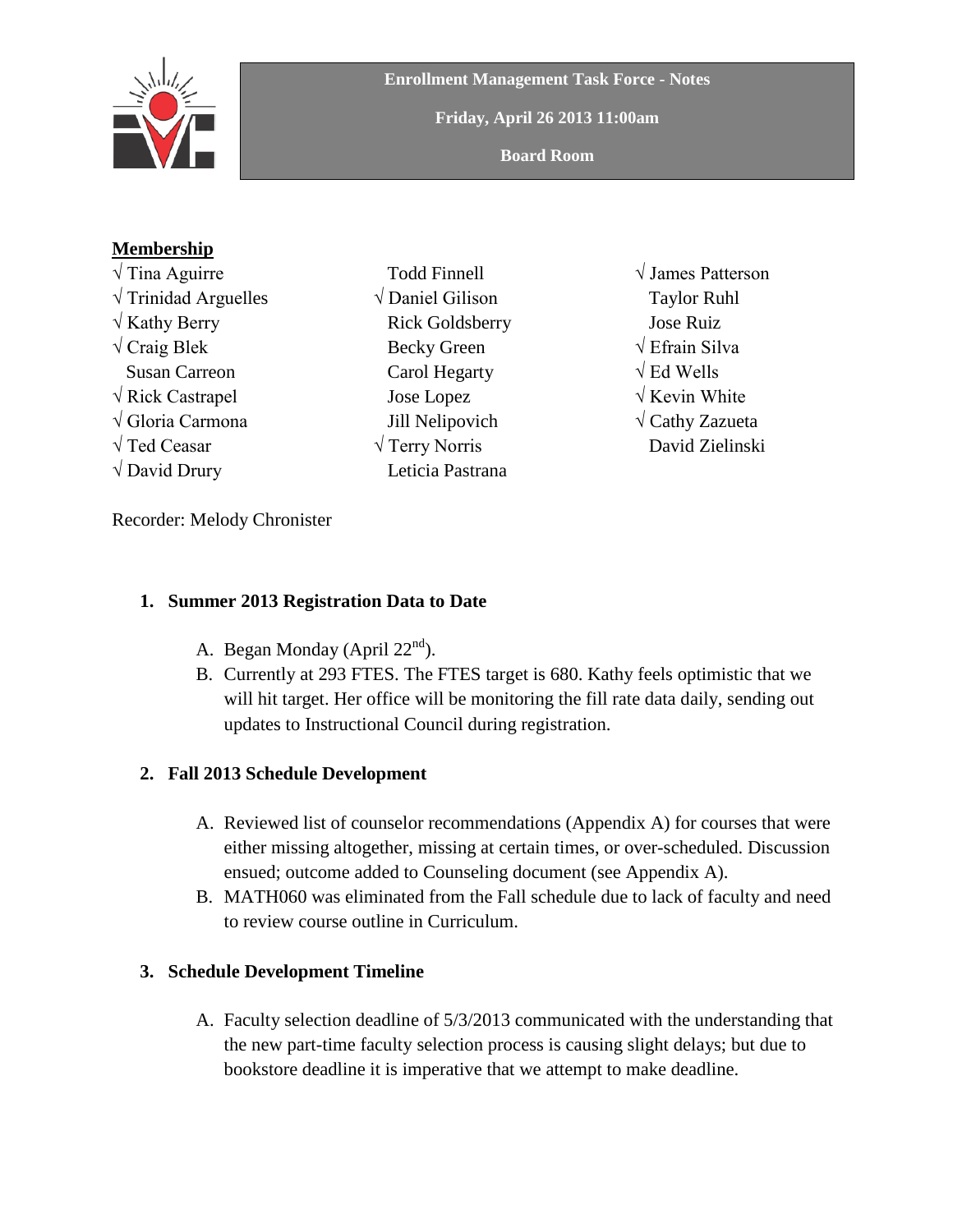

**Friday, April 26 2013 11:00am**

**Board Room**

## **4. Enrollment Management Plan Document**

- A. Kathy presented the IVC Enrollment Management Planning Cycle (Appendix B).
- B. The Enrollment Management Task Force supports the plan and recommends that it be presented to the other committees on campus in the fall semester when they return once the narrative has been developed. Kathy to develop the narrative with assistance from Student Services.

## **5. Meeting Schedule**

A. The Enrollment Management Task Force will not meet again this academic year. The plan for next academic year is to meet once a month on Friday mornings. Once date is confirmed a calendar invite will be sent.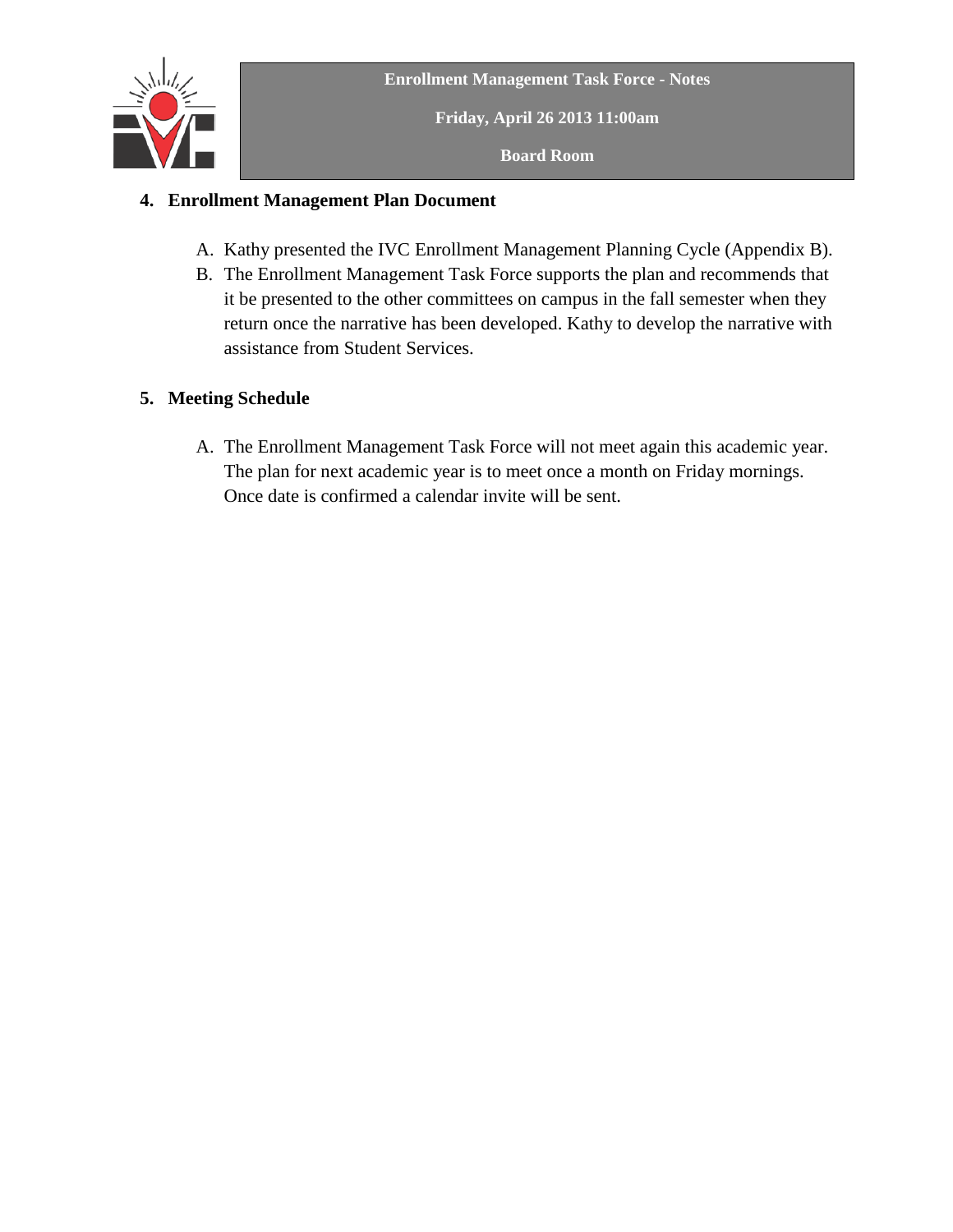

**Friday, April 26 2013 11:00am**

**Board Room**

# Enrollment Management

Compilations of Counselor Suggestions

• Music

o Decrease MUS 100 courses and include MUS 102 and 104 due to the number of reduction of students pursuing a Liberal Studies major.

### **Academic Services Research Data**

MUS100 – 10 sections (2 unstaffed that may possibly be cancelled), over 100% average fill, would not cancel any sections if possible.

MUS102 – 4 Sections, 3 year trend (but does have high average fill, could offer 1-2 more if faculty available)

MUS104 Background: 1) Have not offered since 200920 2) It is recommended course for MUS major, but does not count towards not core or elective credits 3) CSUGE Area C1, IGETC Area 3A, IVCGE Area (but one of many options). Kathy suggested this be addressed in Curriculum Committee (possibly delete).

o Add Speech 120 so that it can be used for the Communication Studies AA-T and GE.

#### **Academic Services Research Data**

Fill rate is not as strong with SPCH120, so it is offered yearly for program completion (every spring). Spring 2013 fill rate is 56% for the one section offered. Will be sure to offer Spring 2014.

o Delete THEA 100.

## **Academic Services Research Data**

Disagree with deletion recommendation for the following reasons: 1) Needed to assist in FTES accumulation, strong filling course, 120% fill rate when last offered. 2) It is elective to Communication Arts Degree, 3) CSUGE Area C1, IGETC Area3A, IVCGE AreaC.

- English
	- o Reduce the number of ENGL 018 and 019 sections; no longer a graduation requirement

#### **Academic Services Research Data**

Already reduced significantly compared to last fall; went from 18 sections to 5 of ENGL018, and 19 sections to 6 for ENGL019.

• SSVC: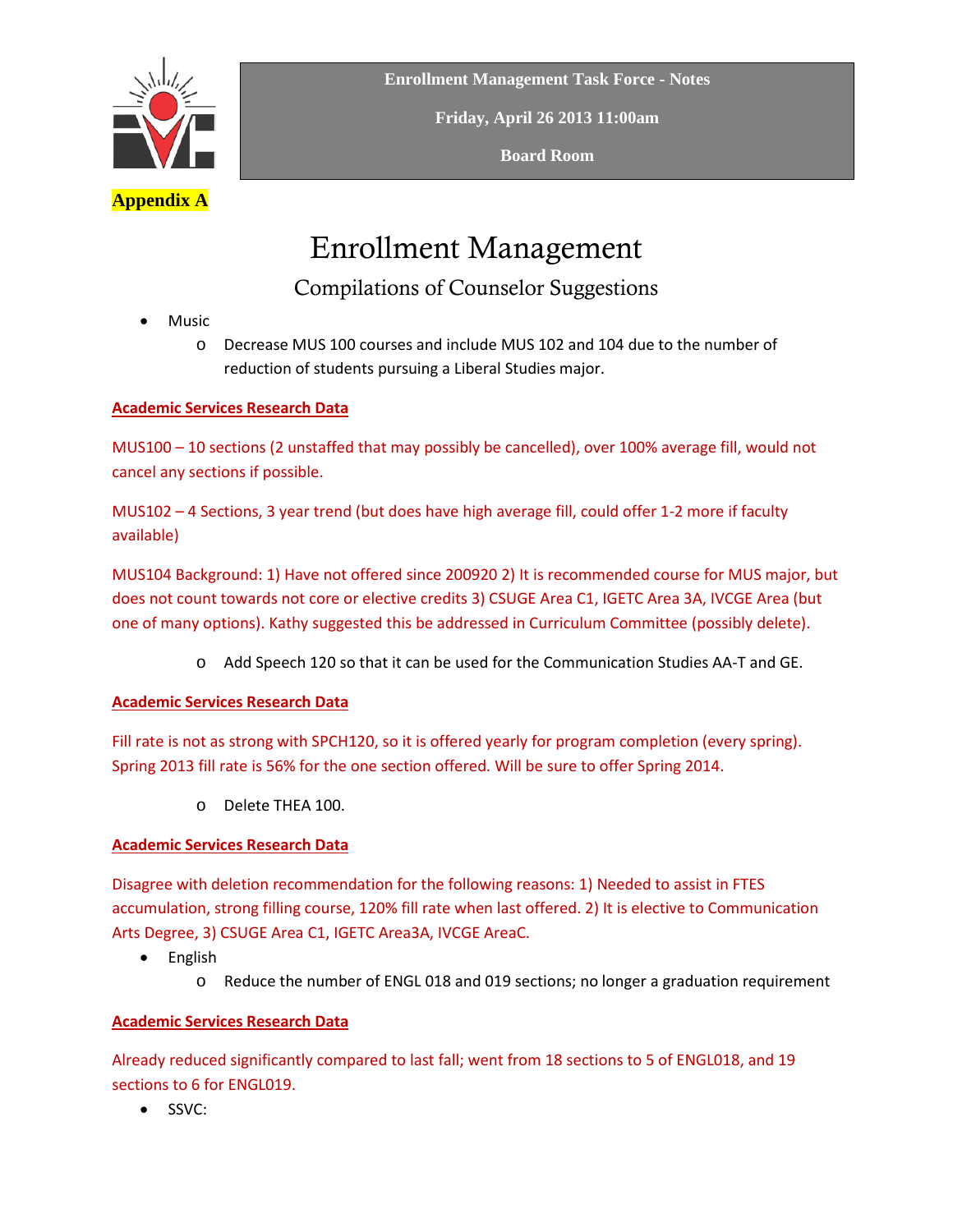

**Friday, April 26 2013 11:00am**

**Board Room**

o Balance the number of sections of COUN 100 and COUN 120 offered each semester.

#### **Academic Services Research Data**

#### Agree, Will do

- Mathematics
	- o With the introduction of PSY 214 in the Fall 2013, the amount of MATH 119 courses should be reduced.

#### **Academic Services Research Data**

MATH119 is bottlenecked because we are not offering enough sections currently. Only one section of PSY214 is for general population; so would not agree with recommendation to reduce sections. Hopefully PSY214 will provide relief to current bottleneck situation.

o Math 170 section(s) in the Fall term.

#### **Academic Services Research Data**

Additional information needed – is there documented student demand? Currently MATH170 is only offered in spring semesters (and has been for 6 years), and average fill rate is only 55%.

- Science
	- o More BIOL 206 offerings

#### **Academic Services Research Data**

Chair Daniel Gilison has explanation for the BIOL offerings.

- BSS
	- o The increase of SOC 102 sections to serve students that are following Sociology TMC.

#### **Academic Services Research Data**

We are offering two sections of 102. This has been trend, with average fill of 90%. This data supports addition of 1 section if faculty available.

o Review need of HIST 222 and 223 by fill-rate percentage.

#### **Academic Services Research Data**

The HIST department cycles through high level HIST courses; this is how they came up with 222 and 223.

o More evening offerings of: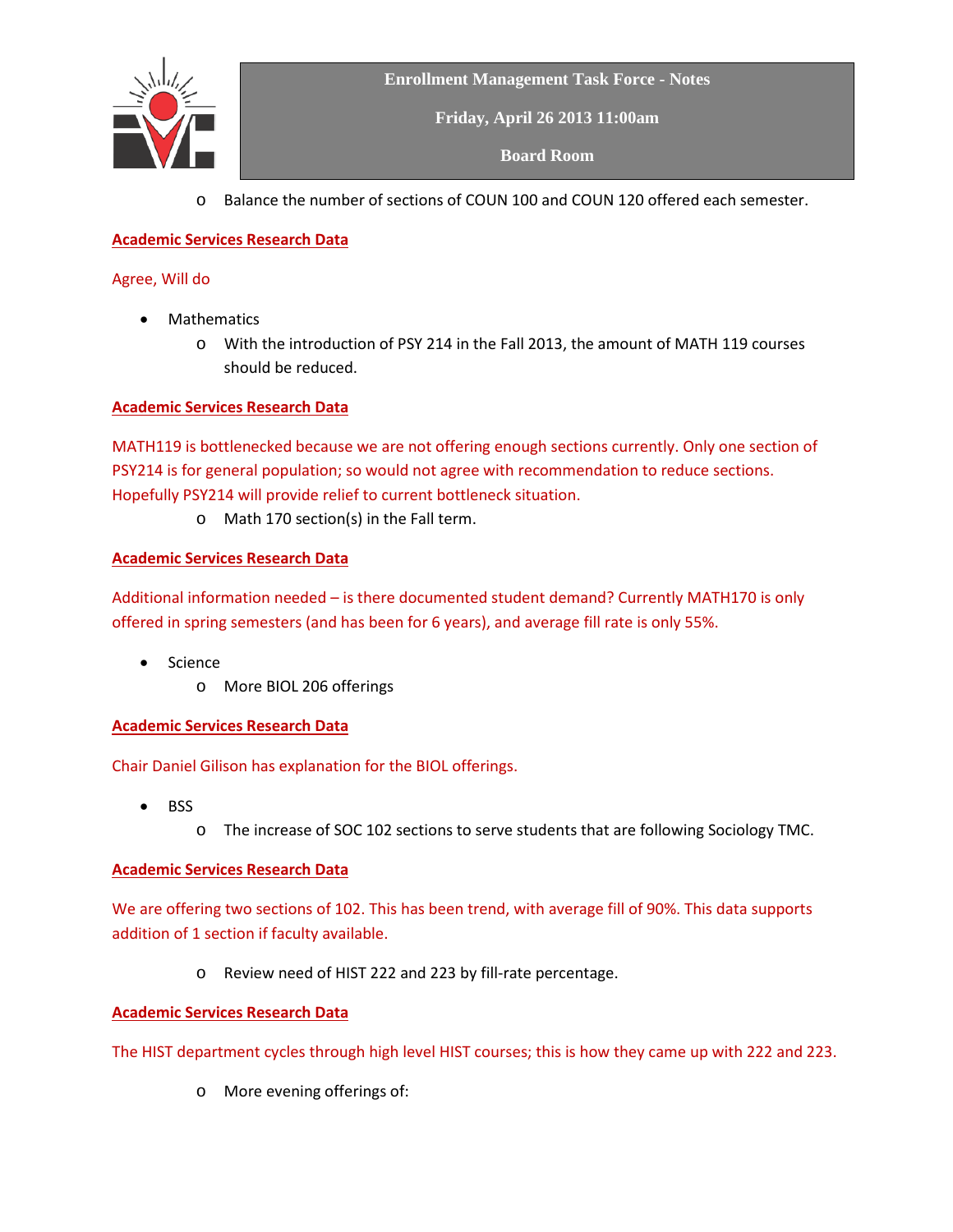

**Friday, April 26 2013 11:00am**

**Board Room**

- $\blacksquare$  ANTH 102
- ART 100
- ART 102
- HIST 120
- HIST 121

## **Academic Services Research Data**

Do not have faculty to teach additional evening courses of ANTH and ART. HIST already has evening sections, but this is a reduction of sections compared to last fall. We had to cancel an evening section in the spring, so the HIST department was cautious not to offer too many sections; but agree we may one to consider 1 additional section of both in the evening if have faculty available.

o Suggest a slower introduction of PSY 214 with only a couple of sections.

## **Academic Services Research Data**

2 of the 3 sections are for IVUP, so this is only offering 1 section to general population – a slow introduction.

- CDEV
	- o CDEV 200 not offered?

## **Academic Services Research Data**

Barely filled CDEV200 in Spring, not enough demand to offer every semester. Last fall fill was only 33%. Instead we are offering other CDEV courses that have not been offered in some time to assist with completion.

- Administration of Justice
	- o More AJ 141 sections
	- o Less AJ 106 sections

## **Academic Services Research Data**

AJ141 had  $2^{nd}$  section cancelled this last 2 terms. Last time we offered 2 sections was spring 2012, and average fill rate was only 60%. This course is very costly to the district, and needs to have a high fill rate to offset this large cost, so we want to be careful not to offer too many sections.

Offered 4 sections of AJ106 FTF last fall, so this is a reduction of one FTF AJ106 this fall, as one is moving to online delivery method. Fill rates last fall were slightly lower than average, so will need to closely monitor these courses to see if we have enough demand for 4. Agree we may need to cancel one section.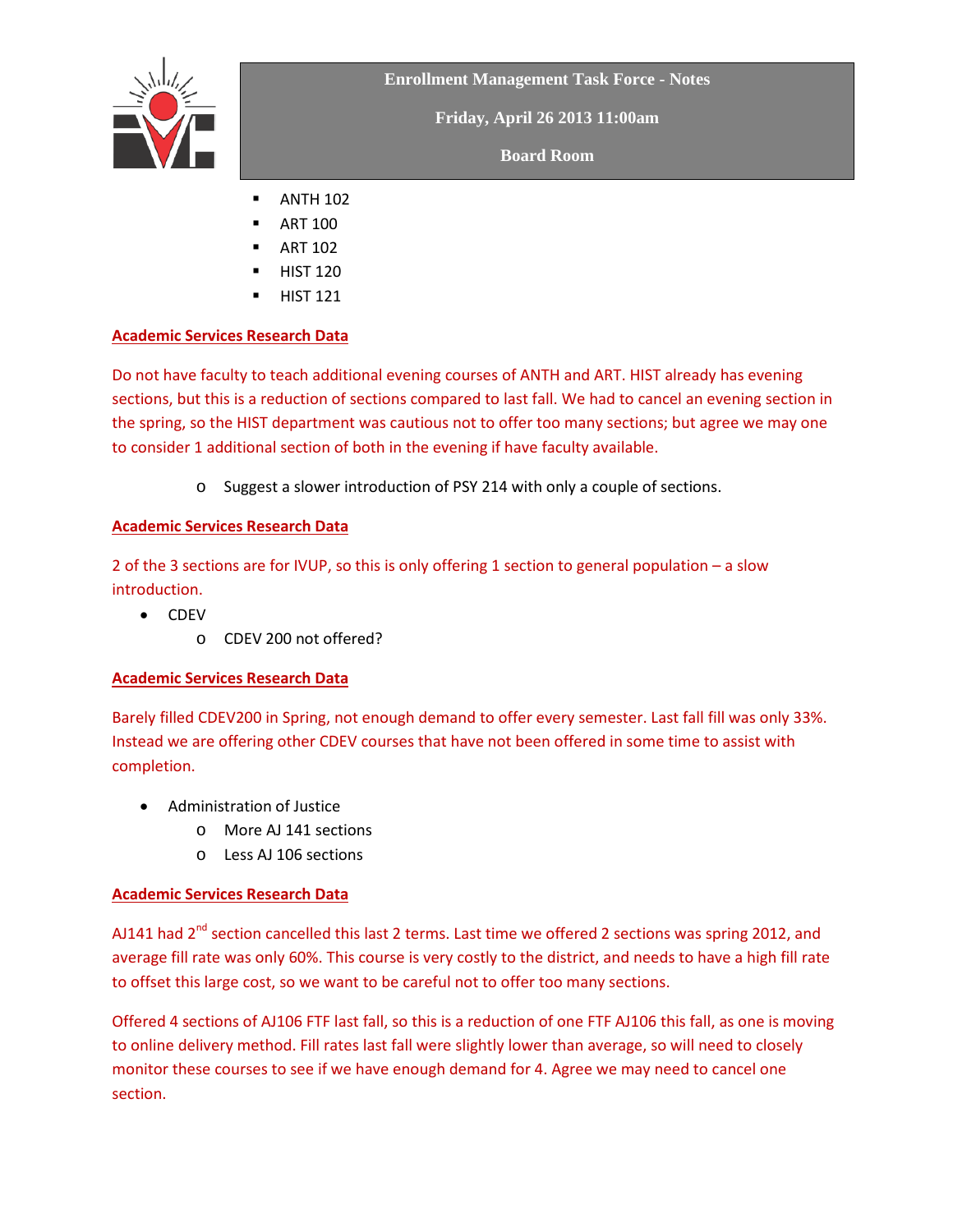

**Friday, April 26 2013 11:00am**

**Board Room**

## **IMPERIAL VALLEY COLLEGE ENROLLMENT MANAGEMENT PROCESS CYCLE**